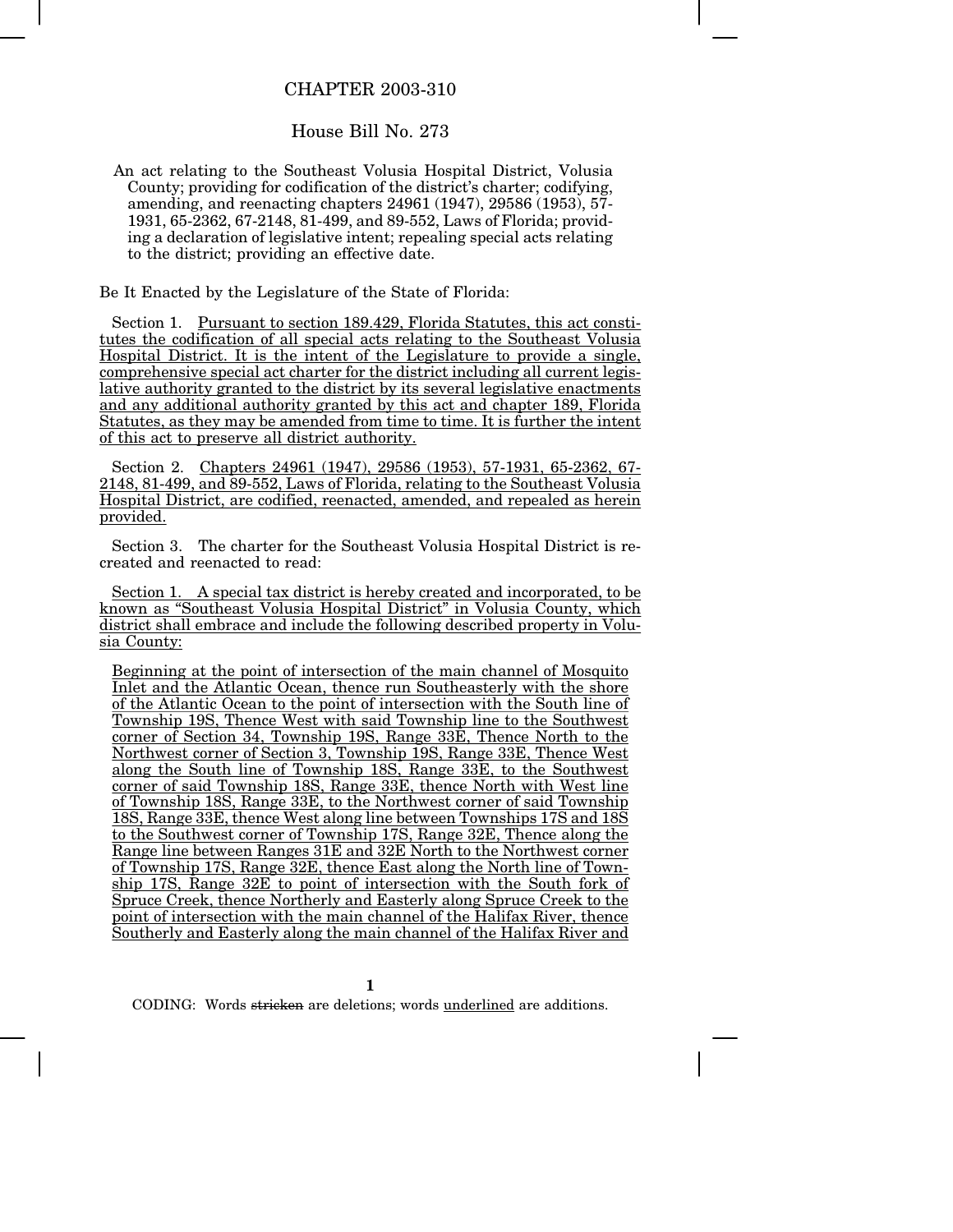the main channel of Mosquito Inlet to the point of beginning. All the above described property lying and being in County of Volusia, State of Florida.

Section 2. (1) The governing body of the Southeast Volusia Hospital District shall consist of seven commissioners, all of whom shall be qualified electors and freeholders residing in the district. Two commissioners shall be residents of New Smyrna Beach, two commissioners shall be residents of the City of Edgewater, one commissioner shall be a resident of Oak Hill, and two commissioners shall be residents of the unincorporated area of the hospital district. Commissioners shall have business, professional, or personal experience useful for service as a commissioner.

(2) Of the appointments to the commission to be made by the Governor by January 1,  $\overline{2007}$ , one appointment from the unincorporated area of the hospital district and one appointment from the City of Edgewater shall be for terms of fifteen (15) months expiring March 31, 2008, and one appointment from the unincorporated area of the hospital district and one appointment from the City of Edgewater shall be for terms of fifty-one (51) months expiring March 31, 2011. Thereafter, the terms for all commissioners shall be for four (4) years each, expiring March 31.

(3) The commissioners shall hold an annual organizational meeting between the first and fifteenth day of March each year. The Governor shall have the power to remove any member of the board of commissioners for cause and shall fill any vacancies that may at any time occur therein. Each member shall give bond to the Governor for the faithful performance of his or her duties in the sum of \$5,000, with a surety company qualified to do business in the state as surety; however, the bonds of the chair and of the treasurer of the board shall be \$10,000 for each such officer, which bonds shall be approved and kept by the Clerk of the Circuit Court of Volusia County. The premiums on the bonds shall be paid as part of the expense of the district.

Section 3. The board of commissioners of the Southeast Volusia Hospital District, hereinafter called the board, shall have all the powers of a body corporate, including the power to sue and be sued under the name of the Southeast Volusia Hospital District; to contract and be contracted with; to adopt and use a common seal and to alter the same at pleasure; to acquire, purchase, hold, lease, and convey such real and personal property as the board may deem proper or expedient to carry out the purposes of the act; to appoint and employ a superintendent and chief surgeon and such other agents and employees as the board may deem advisable; to borrow money; and to issue the notes, bonds, and other evidences of debt of the district thereof to carry out the provisions of this act in the manner hereinafter provided.

Section 4. Four (4) of the commissioners shall constitute a quorum, and a vote of at least a majority of the commissioners at any regular or special meeting shall be necessary to the transaction of any business of the district. The commissioners shall cause true and accurate minutes and records to be kept of all business transacted by them and shall keep full, true, and complete books of account and minutes, which minutes, records, and books of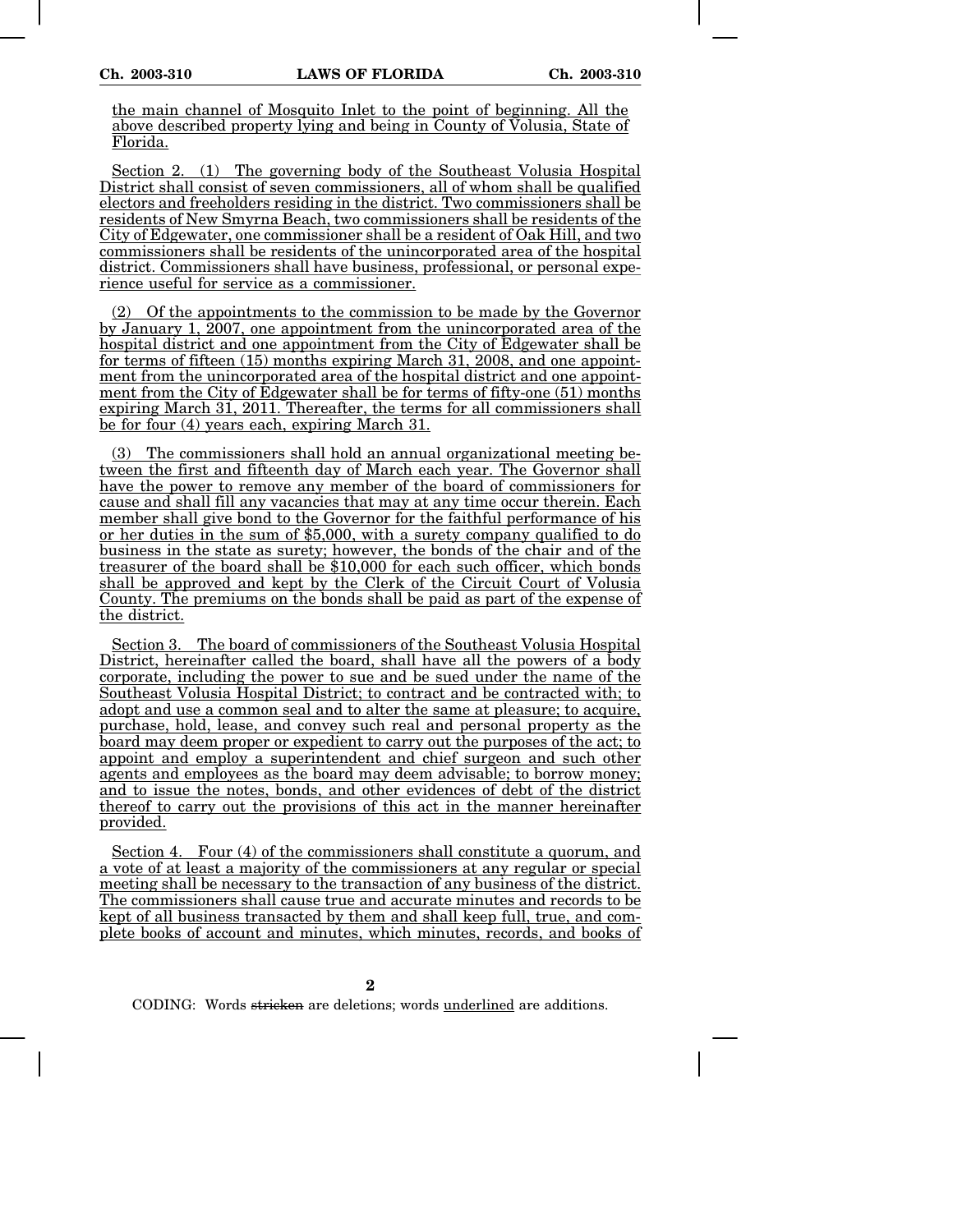account shall at all reasonable times be open and subject to the inspection of inhabitants of the district. Any person desiring to do so may make or procure copy of the minutes, records, or books of account, or such portions thereof as he or she may desire.

Section 5. (1) The board is authorized to purchase or otherwise acquire such real and personal property as may be required to establish, construct, operate, and maintain such hospitals, clinics, nursing homes, or related facilities as in its opinion shall be necessary for the health and welfare of the people of the district. The hospitals, clinics, nursing homes, or related facilities shall be established, constructed, operated, and maintained by the board for the preservation of the public health, for the public good, and for the use of the public of the district; and the acquisition of real and personal property for the establishment, construction, operation, and maintenance of such hospitals, clinics, nursing homes, or related facilities within the district are hereby found and declared to be a public purpose and are necessary for the preservation of the public health, for the public use, and for the welfare of the district and inhabitants thereof. The location of such hospitals, clinics, nursing homes, or related facilities shall be determined by the board.

The board of commissioners of the Southeast Volusia Hospital District is authorized to provide necessary hospitals, clinics, nursing homes, and related services or facilities for poor and indigent persons or, in lieu thereof, the board is authorized to enter into a contract or contracts for a period not exceeding twenty-five (25) years with any hospital, clinic, or nursing home, public or private, now or hereafter existing within the district for the purpose of providing such facilities or services to the poor and indigent and to pay for the same out of the funds of the district and from the proceeds of any tax which is levied under the provisions of this act or amendments thereto.

Section 6. The board shall have the power of eminent domain and may thereby condemn and acquire any real or personal property which the board may deem necessary for the use of the district, whether within or without the district. Such power of condemnation shall be exercised in the same manner as is now provided by the general law for the exercise of the power of eminent domain by cities and towns of the state.

Section 7. The board is authorized, in order to provide for and carry out the provisions of this act, to purchase or otherwise acquire real and personal property; to establish, construct, repair, alter, and maintain hospital, clinic, and nursing home buildings and facilities; and to purchase, lease, repair, and maintain hospital, clinic, and nursing home equipment, furniture, and fixtures on lands in the district owned by or leased to the district. The board is further authorized to expend district funds derived from taxes or any other source whatsoever for the purchase or lease of real or personal property and for building, constructing, purchasing, leasing, repairing, and maintaining all hospital, clinic, and nursing home lands, buildings, equipment, and facilities in the district, and to borrow money from time to time for such purposes, and also for operating expenses; however, a tax not to exceed four (4) mills on the dollar may be assessed and levied against the taxable property within the district for all purposes.

**3**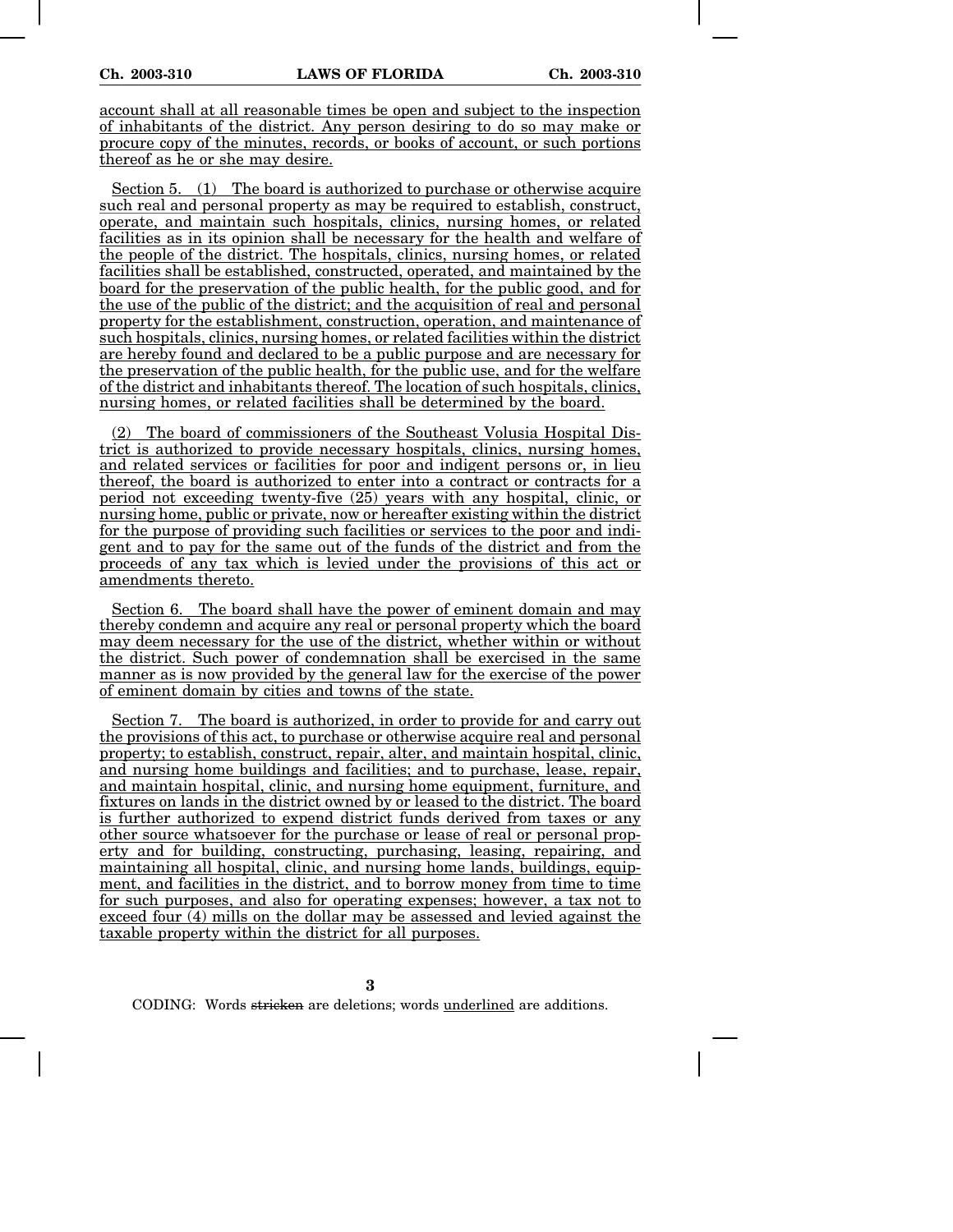It is hereby found and declared that all funds expended for current operating expenses, the care of indigent patients, and for the construction, purchase, lease, maintenance, and repair of all hospital, clinic, or nursing home lands, buildings, and equipment, whether on lands owned by or leased to the district, shall be for public purposes.

## Section 8. (1) ISSUANCE OF OBLIGATIONS.—

(a) The board is authorized to provide by resolution at one time or from time to time for the issuance of bonds or revenue certificates, or both, collectively referred to in this section as bonds of the district for the purpose of paying all or a part of the cost of acquisition, construction, repairing, extensions, additions, equipping, and reconstruction of any hospital facilities of the district. The bonds of each issue shall be dated, shall bear interest at such rate or rates as may be determined by the board, and may be made redeemable before maturity, at the option of the board, at such price or prices and under such terms and conditions as may be fixed by the board prior to the issuance of the bonds. The board shall determine the form of the bonds, including any interest coupons to be attached thereto, and the manner of execution of the bonds and coupons, and shall fix the denomination or denominations of the bonds and the place or places of payment of principal and interest, which may be at any bank or trust company within or without the state. In case any officer whose signature or a facsimile of whose signature shall appear on any bonds or coupons shall cease to be such officer before the delivery of such bonds, such signature or such facsimile shall nevertheless be valid and sufficient for all purposes the same as if he or she had remained in office until such delivery. All bonds issued under the provisions of this act shall have and are hereby declared to have all the qualities and incidents of negotiable instruments under the negotiable instruments laws of the state. The bonds may be issued in coupon or in registered form, or both, as the board may determine, and provisions may be made for the registration of any coupon bonds as to principal alone and also as to both principal and interest, and for the reconversion into coupon bonds of any bonds registered as to both principal and interest. The issuance of such bonds shall not be subject to any limitations or conditions contained in any other law. Prior to the preparation of definitive bonds, the board may, under like restrictions, issue interim receipts or temporary bonds with or without coupons, exchangeable for definitive bonds when such bonds have been executed and are available for delivery. The board may also provide for the replacement of any bonds which shall be mutilated or be destroyed or lost.

(b) Bonds may be issued under the provisions of this act without obtaining the consent of any commission, board, bureau, or agency of the state or county and without any other proceedings or the happening of any other condition or thing than those proceedings, conditions, or things which are specifically required by this act.

(c) The proceeds of the bonds shall be used solely for the payment of the cost of the hospital facilities for which such bonds shall have been authorized and shall be disbursed in the manner provided in the resolution or in the trust agreement authorizing the issuance of such bonds. If the proceeds of the bonds of any issue shall exceed the amount required for the purpose for

**4**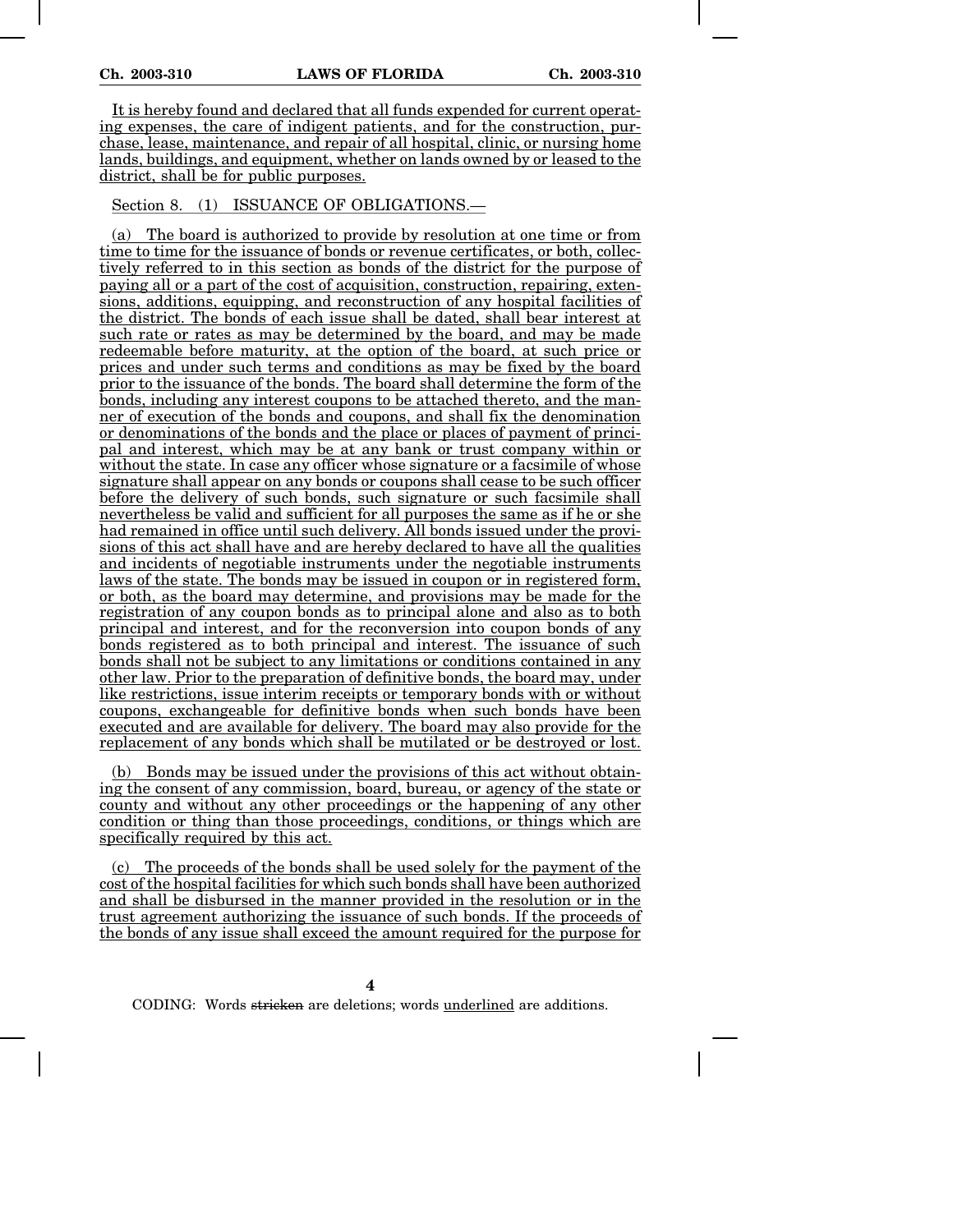which the same shall have been issued, the surplus shall be set aside and used only for payment of the cost of additional projects or for the payment of the principal of and interest on such bonds. In the event that the actual cost of the project exceeds the estimated cost, the board may issue additional bonds to cover the deficiency, subject to the same restrictions as required for the original issue.

(2) BONDS.—Bonds may be issued from time to time by the board for the purposes herein provided, provided the issuance of general obligation bonds shall have been approved by a majority of the votes cast in an election held for such purposes pursuant to the requirements of the Constitution of Florida.

## (3) REVENUE CERTIFICATES.—

(a) Revenue certificates issued under the provisions of this act shall be payable from the revenues derived from the operation of any hospital facility or combination of hospital facilities of the district under the supervision, operation, and control of the board and from any other funds legally available therefor. The issuance of such revenue certificates shall not directly, indirectly, or contingently obligate the state, the board, or the district to levy any ad valorem taxes or to make any appropriations for their payment or for the operation and maintenance of the hospital facilities of the district.

(b) The board shall not convey or mortgage any hospital facility or any part thereof as security for the payment of the revenue certificates.

(c) In the discretion of the board, each or any issue of such revenue certificates may be secured by a trust agreement by and between the district and a corporate trustee, which may be any trust company or bank having the powers of a trust company within or outside of the state. Such trust agreement may pledge or assign the revenues to be received by the board. The resolution providing for the issuance of revenue certificates or such trust agreement may contain such provisions for protecting and enforcing the rights and remedies of the certificate holders as may be reasonable, proper, and not in violation of law, including covenants setting forth the duties of the board in relation to the acquisition, construction, improvement, maintenance, operation, repair, equipping, and insurance of the facilities and the custody, safeguarding, and application of all moneys. It shall be lawful for any bank or trust company incorporated under the laws of this state to act as such depository and to furnish such indemnifying bonds or to pledge such securities as may be required by the board. Such resolution or such trust agreement may restrict the individual right of action by certificate holders as is customary in trust agreements securing bonds or debentures of corporations. In addition to the foregoing, such resolution or such trust agreement may contain such other provisions as the board may deem reasonable and proper for the security of the certificate holders. Except as otherwise provided in this act, the board may provide, by resolution or by trust agreement, for the payment of the proceeds of the sale of the revenue certificates and the revenues of the facilities to such officer, board, or depository as it may determine for the custody thereof, and for the method of disbursement thereof, with such safeguards and restrictions as it may determine. All expenses incurred in carrying out the trust agreement may be

**5**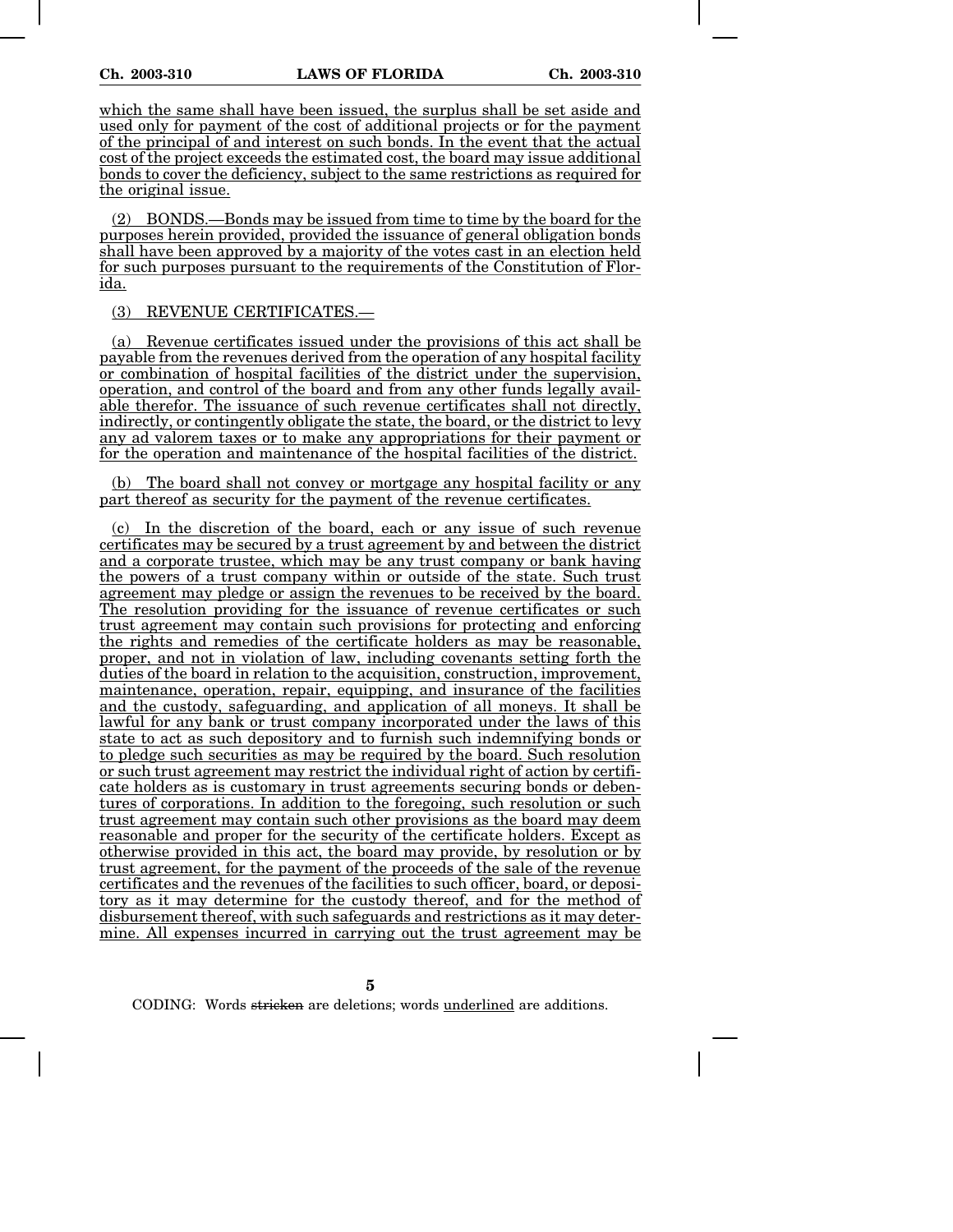treated as a part of the cost of operation of the facilities affected by the trust agreement.

(d) The resolution or trust agreement providing for the issuance of the revenue certificates may also contain such limitations upon the issuance of additional revenue certificates as the board may deem proper, and such additional certificates shall be issued under such restrictions or limitations as may be prescribed by such resolution or trust agreement.

(4) REFUNDING OBLIGATIONS.—The board is authorized to provide by resolution for the issuance of refunding bonds or refunding revenue certificates for the purpose of refunding any bonds or revenue certificates, respectively, then outstanding and issued under the provisions of this act, provided that the refunding of any bonds payable from ad valorem taxes shall be to the advantage of the district, such as providing for lower interest rates or other savings to the taxpayers. The board is further authorized to provide by resolution for the issuance of revenue certificates for the combined purpose of (1)paying the cost of any acquisition, construction, extension, addition, improving, equipping, or reconstruction of a facility or facilities of the district and (2) refunding revenue certificates of the district which shall theretofore have been issued under the provisions of the act and shall then be outstanding. The issuance of such obligations, the maturities and other details thereof, the right and remedies of the holders thereof, and the rights, powers, privileges, duties, and obligations of the district with respect to the same shall be governed by the foregoing provisions of this act insofar as the same may be applicable.

(5) ELECTION.—The board of county commissioners of Volusia County shall, when presented with a resolution adopted by the board requesting the holding of an election to approve the issuance of bonds under this act, call, notice, and conduct such election in the manner required by the constitution and by the general laws of the state for the issuance of bonds by the county. The cost of holding and conducting such election shall be paid by the district.

Section 9. Prior to the issuance of such bonds, the board shall, by resolution, determine the amount which in their opinion will be necessary to be raised annually by taxation for an interest and sinking fund with which to pay the interest and principal of the bonds, and the board is authorized and required to provide for the levy and collection annually of a sufficient tax, without limitation as to rate or amount, upon all the taxable property in the district to pay such interest and with which to provide and maintain a sinking fund for the payment of the principal of the bonds. Such sinking funds providing for the payment of principal and interest of the outstanding bonds shall not be used for any other purpose, provided, however, that such sinking funds so set aside may be invested at the discretion of the board or in the purchase or retirement of bonds previously issued by the district. The revenues or any part thereof derived from the operation of any hospital facility or any combination of the hospital facilities of the district shall, if so authorized by the board, be deposited to the credit of the sinking fund for such bonds, and in that event the amount of the annual levy herein required may be reduced in any year by the amount of such revenues actually received in the preceding year (excluding any depreciation fund) and then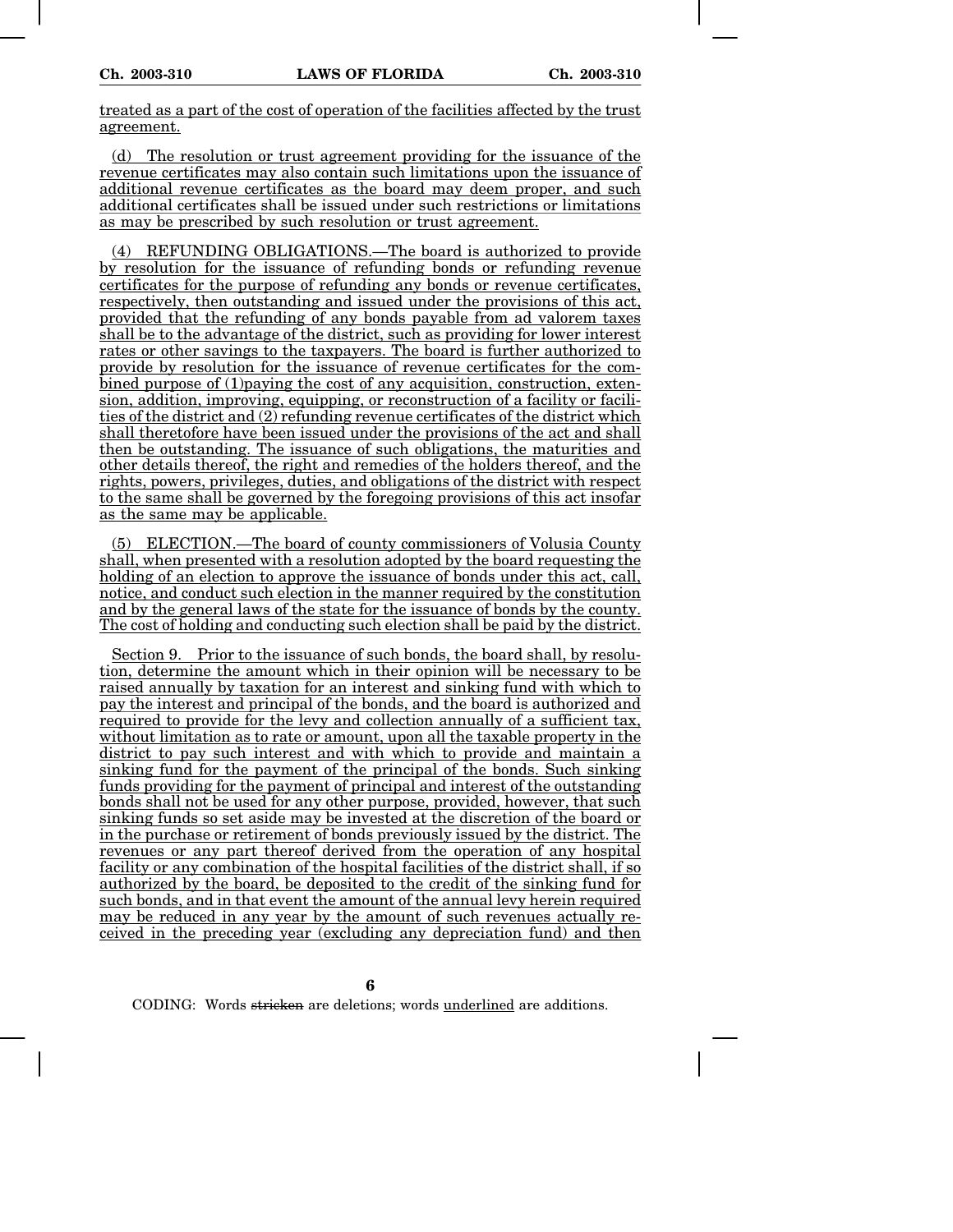remaining on deposit to the credit of the sinking fund for the payment of such principal and interest.

Section 10. The board shall offer said bonds for sale by notice stating the amount of bonds for sale, rate of interest and when due, and payable, by advertising once a week for two (2) weeks in a newspaper published in the district. The board shall receive bids for the purchase of the bonds or any part thereof on the day fixed by the notice, being not less than twenty (20) days from the date of the first (1st) publication. It shall have the right to reject any and all bids and readvertise the bonds or any portion thereof remaining unsold.

Section 11. A bank or banks, or other depositary or depositaries to be designated by the board, may receive and be custodian of the bonds and all moneys arising from the sale of the bonds.

Section 12. The funds of the district shall be paid out upon warrant signed by the chair of the board and countersigned by the treasurer thereof or bearing the facsimile signature of the chair and treasurer when authorized by the board by appropriate resolution. No warrant shall be drawn or issued against funds of the district except for the purpose authorized by this act or amendments thereto.

Section 13. It shall be the duty of the board, whenever the bonds or any portion thereof are from time to time issued by it, or whenever contracts entered into by the board require, to annually assess and levy against the taxable property within the district a tax to be collected and paid into the district fund and used by the board for the operation, maintenance, and repair of a hospital or hospitals established or authorized by this act, or for the payment of any outstanding indebtedness authorized by section 8, or for providing hospitalization under a contract for the poor and indigent as contemplated under this act, or amendments thereto, or for the payment of other necessary expenses in carrying on and transacting the business of the district, provided, nevertheless, that the millage for the operating, maintenance, and repair of the hospital or hospitals established as authorized by this act, or for the payment of other necessary expenses in carrying on and transacting the business of the district, shall not exceed four (4) mills on all of the taxable property within the district.

Section 14. The board of commissioners of the Southeast Volusia Hospital District is authorized and directed annually to levy upon all the real and personal taxable property in the district a sufficient tax to pay the interest and to provide and maintain a sinking fund for the payment of the interest and principal of the bonds provided for and authorized by this act.

Section 15. The levy by the board of the taxes authorized by any provision of this act shall be by resolution of the board duly entered upon the minutes of the board. Certified copies of such resolution executed in the name of the board by its chair, under its corporate seal, shall be made and delivered to the board of the county commissioners of Volusia County and to the comptroller of the state, not later than the first (1st) day of July of every year. The county commissioners of Volusia County shall order and require the tax assessor of the county to assess, and the county tax collector of the county

**7**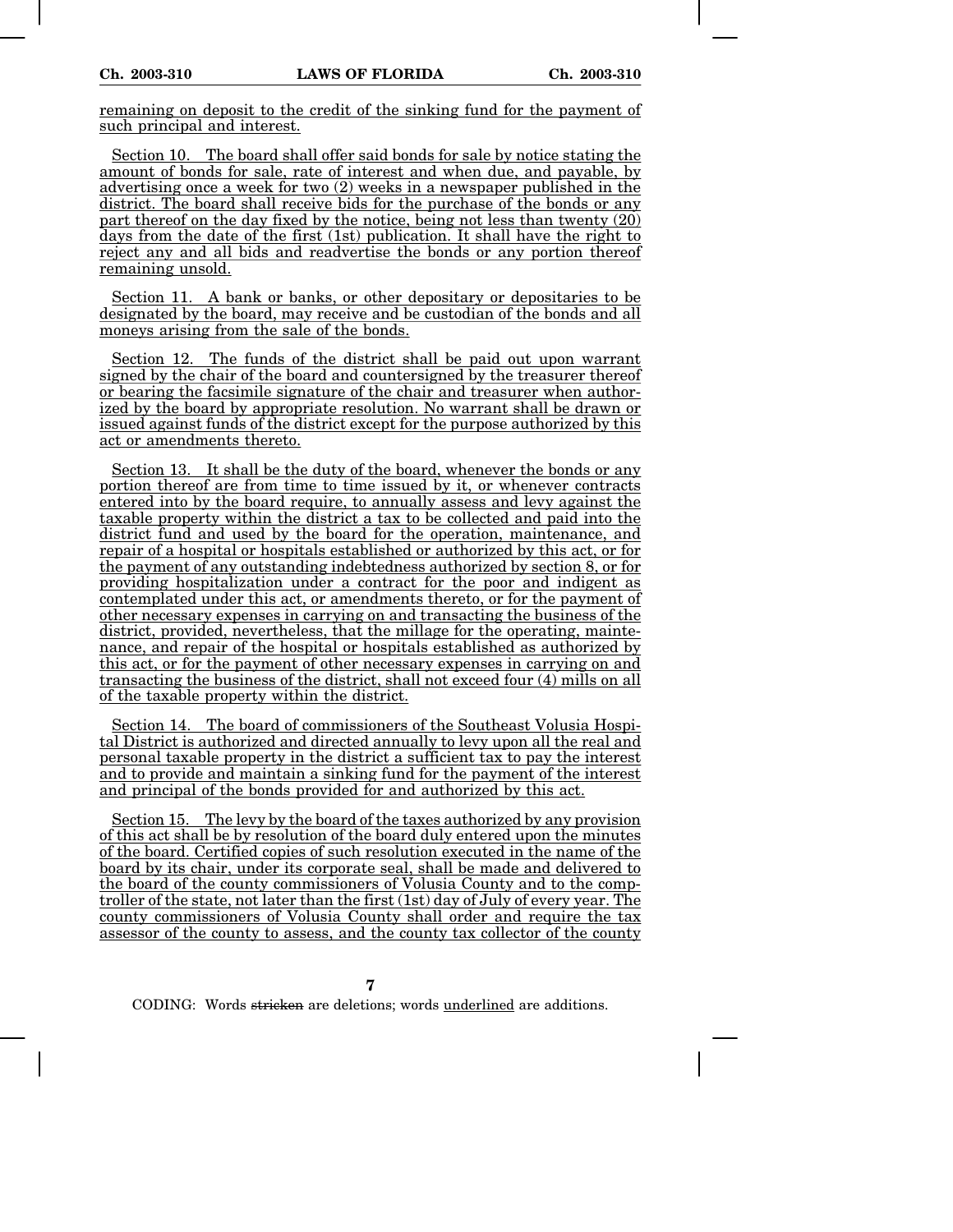to collect, the amount of taxes so assessed or levied by the board of commissioners of the Southeast Volusia Hospital District upon the taxable property in the district, at the rate of taxation adopted by the board of commissioners of the district for the year and included in the warrant of the tax assessor and attached to the assessment roll of taxes for the county each year. The tax collector shall collect such tax so levied by the board in the same manner as other taxes are collected and shall pay the same over to the board of commissioners of the Southeast Volusia Hospital District within the time and in the manner prescribed by law for the payment by the tax collector of county taxes to the county depositary. It shall be the duty of the comptroller of the state to assess and levy on all the railroad lines and railroad property and telegraph lines and telegraph property situated or located in the district, including as well all telephone lines. The amount of each levy of each county or state taxes and the said taxes shall be assessed by the same officer respectively as are county taxes upon such property, and such taxes shall be remitted by the collecting officer to the board of commissioners of the Southeast Volusia Hospital District. All such taxes shall be held by the board and paid out by them as provided in this act.

Section 16. The board is authorized to pay from the funds of the district all expenses of the organization of the board and all expenses necessarily incurred with the formation of the district and all other reasonable and necessary expenses, including the fees and expenses of an attorney in the transaction of the business of the district, and including the compensation of a secretary to the board whose duties shall be to keep and be responsible for all books of account, minutes, and other records of the board, and in carrying out and accomplishing the purposes of this act. This section, however, shall not be construed to remit or instruct any of the powers vested in the board by any other section or provision of this act.

Section 17. At least once a year, the board shall publish once in some newspaper in the district a complete detailed statement of all moneys received and disbursed by them since the creation of the district as to the first (1st) published statement and since the last published statement as to any other year. Such statement shall also show the several sources from which said funds were received and shall show the balance on hand at the time of the published statement. It shall show a complete statement of the condition of the district.

Section 18. Each hospital and clinic established under this act shall be for the use and benefit of the indigent sick. Such residents shall be admitted to such hospital and clinic and be entitled to medical care without charge, subject to the rules and regulations prescribed by the board. Such hospitals and clinics shall care for and treat without charge patients who are found by the board to be indigent, but the board may collect from patients financially able such charges as the board may from time to time establish. The board shall have the power to extend the benefits and privileges of such hospitals and clinics and treatment and outpatient department to the home of the indigent residents of the county. The board may extend the privileges and use of such hospitals and clinics to nonresidents of the district upon such terms and conditions as the board may from time to time by its rules and regulations provide.

**8**